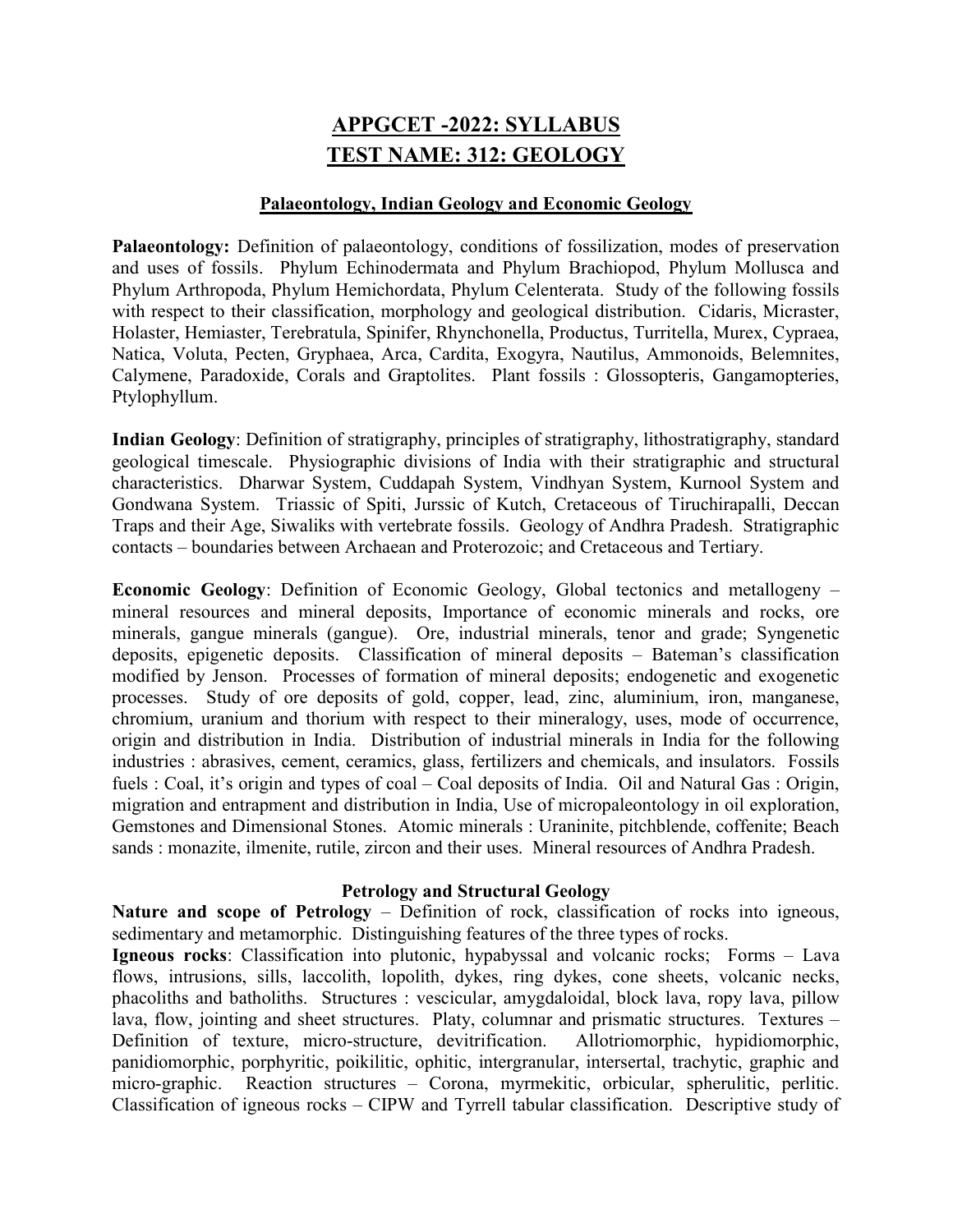the following rocks types : granite, granodiorite, syenite, nepheline syenite, diorite, pegmatite, aplite, gabbro, anorthosite, peridotite, pyroxenite, dunite, dolerite, rhyolite, obsidian, trachyte, andesite and basalt. Composition and constitution of magma – Crystallization of magma, unicomponent and binary systems, eutectic and solid solutions. Origin of igneous rocks – Bowen's reaction principle, differentiation and assimilation.

Sedimentary rocks: Sources of sediments – mechanical and chemical weathering, modes of transportation, stratification. Sedimentary structures : types of bedding, surface marks, deformed bedding and solution structures. Classification of sedimentary rocks : Clastic – rudaceous, arenaceous, and argillaceous; Non-Clastic – calcareous, carbonaceous, ferruginous, phosphatic, and evaporates. Descriptive study of the following sedimentary rocks – conglomerate, breccshiva, sandstone, grit, arkose, greywacke, shale, limestone, and shelly limestone.

Metamorphic rocks: Definition of metamorphism, agencies of metamorphism, types of metamorphism, grades and zones of metamorphism. Metamorphic minerals – stress and anti stress minerals – Structures of metamorohic rocks – Cataclastic, maculose, schistose, granulose and gneissose. Textures of metamorphic rocks – crystalloblastic, xenoblastic and idioblastic. Classification of metamorphic rocks – concept of metamorphic facies. Cataclastic metamorphism of argillaceous and arenaceous rocks. Thermal metamorphism of argillaceous, arenaceous and calcareous rocks. Dynamothermal metamorphism of argillaceous, arenaceous and basic igneous rocks. Plutonic metamorphism, metasomatism and additive processes. Definition of anatexis and palingenesis. Descriptive study of the following metamorphic rocks : gneiss, schist, slate, phyllite, quartzite, marble, granulite, eclogite, Behaviorion, migmatite, charnockite and khondalite.

Structural Geology: Definition of structural geology, aim and objectives of structural geology; Importance of study of structures, primary and secondary structures; Outcrops, attitude of beds; Strike, dip and apparent dip, and Use of Bronton sonmpass. Primary structures. Folds – description, nomenclature and recognition in the field. Joints – geometrical and genetic classification. Faults – geometrical and genetic classification and recognition in the field. Effects of faults on the outcrops. Unconformities – definition, types, and recognition in the field. Distinguishing the faults from unconformities. Definitions of overlap, offlap, outlier, cleavage, schistosity, foliation and lineation.

## Physical Geology, Crystallography and Mineralogy

Physical Geology : General aspects, definition of geology – Basic assumptions of Geology – Its relationship with other sciences – Branches of geology – Aim and applications of Geology. Earth as a planet – It's shape, size, density – movements and their effects. Origin and age of the earth. Geological processes – exogenic and endogenic. Definition of weathering – types of weathering of rocks – physical and chemical. Definition of erosion and denudation, cycle of erosion, transportation and deposition, agents of erosion. Rivers: erosion, transportation and deposition of river (fluvial) cycle in different stages – Development of typical landforms by river erosion and deposition. V-shaped valley, waterfall, alluvial fan, meander, ox-bow lake, flood plane, natural plane, peneplain and delta. Types of rivers. Glaciers: Definition of a glacier – types – development of typical landforms by glacial erosion and deposition – cirque, U-shaped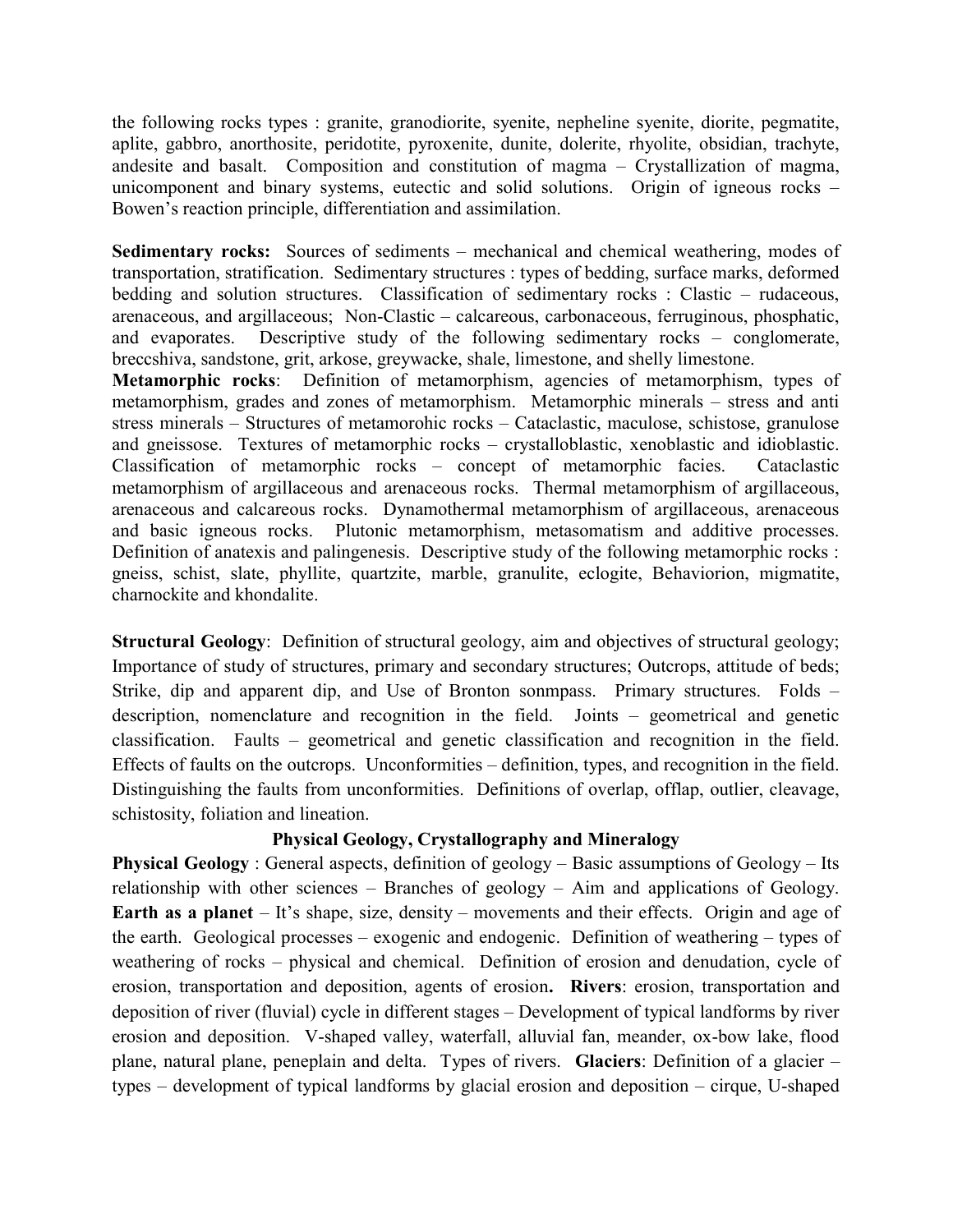valley – changing valley; Rocks – monadrocks, morains, drum-line, kama, eskors and varves, characteristic features of glaciated regions. Groundwater : storage of ground water – porosity, permeability, acquifer, water table – zone of saturation, artesian well, spring, geysers – development of typical landforms by erosion and deposition by groundwater (Karst topography), sinkhole, cavern, stalactites and stalagmites. Seas: Offshore profile – landforms of sea – marine deposits and coral reefs. Lacustrine deposits, atmospheric circulation, weather and climatic changes, land-air-sea interaction. Earth's heat budget and global climatic changes. Wind: Development of characteristic features by winds (arid cycle), erosion and deposition – pedestal rock – mushroom topography – Incelberg – Ventifacts – locus and sand dunes. Earth movements: definition of diastrophism, epirogenic and orogenic movements – mountains. Basic concepts of isostasy, continental drift and plate tectonics. Earthquakes : causes, kinds of earthquake waves, mode of propagation, intensity of earthquakes, Richter's scale, seismograph and seismogram. Effects of earthquakes, earthquake zones, interior of the earth. Volcanoes : origin and products.

Crystallography : Definition of crystal – amorphous and crystalline states – morphology of crystals – face, edge, solid angle and interfacial angle. Forms : simple, combination, closed and open forms. Symmetry : Plane, axis, centre, crystallographic axes, parameters, indices, crystallographic notation – Parameter system of Weiss, Index system of Miller. Classification of Crystals into '7' systems. Morphological study of the following classes of symmetry : a) Cubic system – Normal (Galena) type, b) Tetragonal system – Zircon type, c) Hexagonal system – Beryl type, d) Trigonal system – Calcite type, e) Orthorhombic system – Barytes type, f) Monoclinic system – Gypsum type, and g) Triclinic system – Axinite type. Twinning in crystals – definition of twin, twin plane, twin axis and composition plane.

Mineralogy : Definition of a mineral – Classification of minerals into rock forming and ore forming minerals. Physical properties of minerals – colour, streak, play of colours, opalescence, asterism, transparency, luster, luminescence, fluorescence, form, hardness, tenacity, cleavage, parting, fracture, specific gravity, magnetic properties, electrical properties, pyro- and piezoelectricity. Modes of mineralformation : Occurrence and association of minerals. Chemical properties of minerals – isomorphism – solid solution – polymorphism – allotropy, pseudomorphism, radioactivity, silicate structure. Descriptive Mineralogy: Study of physical and chemical properties and mode of occurrence of the following mineral groups: Nesosilicate – Olivine, garnet and aluminium silicates; Sorosilicate – epidote; Cyclosilicate – beryl; Inosilicate  $-$  pyroxene and amphibole; Phyllosilicate – mica, hydrous magnesium silicate; Tektosilicate – feldspars, feldspathoids and quartz; Miscellaneous – staurolite, tourmaline, zircon, calcite, corundum and apatite. Optical Mineralogy: Optical properties of minerals – Isotropic and Anisotropic – Polarized light, refractive index – Double refraction, Uniaxial and Biaxial minerals – Nicol Prism and it's construction, Concept of crossed nicols. Petrological (Polarizing) Microscope – Its mechanical and optical parts – behavior of isotropic and anisotropic mineral